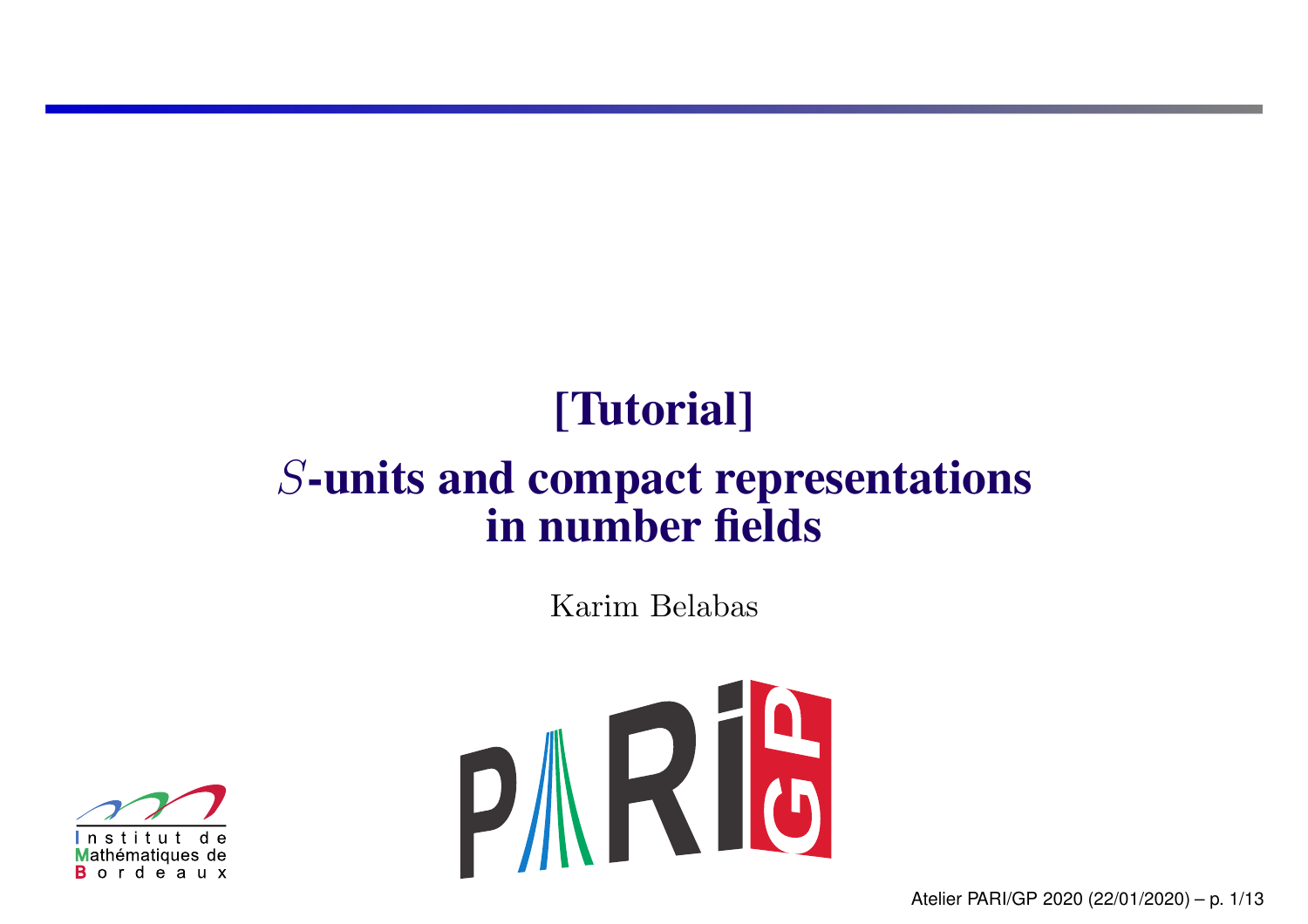#### Use case / motivation

- ?  $T = x^6 + 2854*x^4 + 2036329*x^2 + 513996528$ ;
- ? K =  $\text{bnfinite(T)}$ ;  $\forall \forall K = \mathbb{Q}[x]/(T)$ , require class group and units
- ? K.fu  $\setminus$  missing units
- $\% = 0$
- ?  $K = \text{bnfinite}(T, 1); \quad \text{N} \text{ impose units computation}$
- ? K.fu
- \\ . . . *huge* result deleted . . .

Huge algebraic numbers are problematic because

- $\bullet$  computing with them algebraically is expensive;
- approximations via floating point embeddings into  $\mathbb C$  require huge accuracy (cancellation);
- they are often intermediate results: we do not want a result in  $K$  but in  $K^*/(K^*)^2$ , or in  $\mathbb{Z}_K/\mathfrak{p}^k$ , or a floating point approximation to complex embeddings, or ...
- they may overflow the possibilities of the implementation: try  $2^{2^{100}}$ .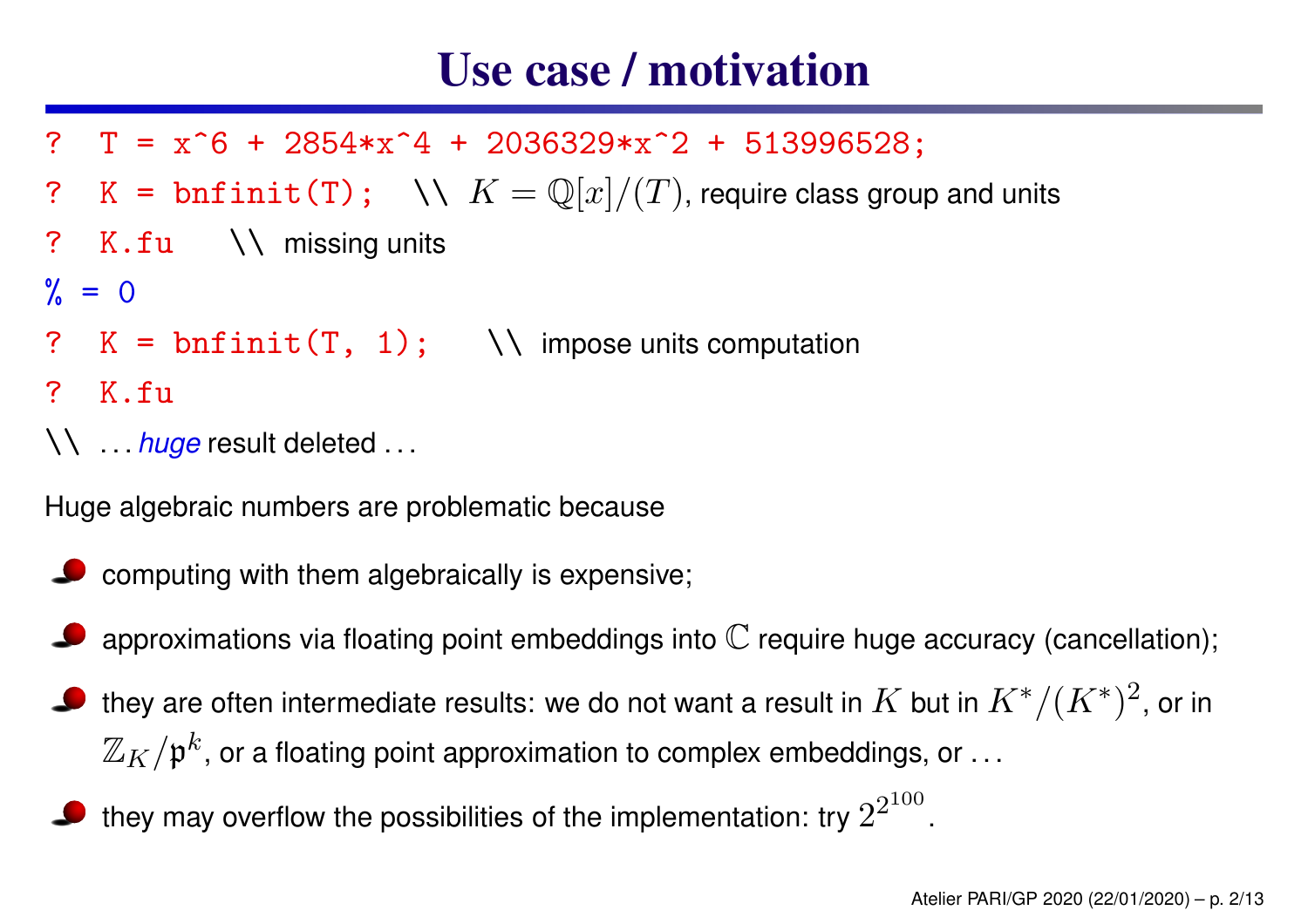#### Number field structures

Let  $K = \mathbb{Q}[x]/(T)$  be a number field of degree  $[K:\mathbb{Q}] = n;$  let

- $(r_1,r_2)$  be its signature,  $S_\infty$  be the set of  $r_1$  real places and  $r_2$  complex places,
- $\mathbb{Z}_K=\mathbb{Z}\cdot b_1\oplus\cdots\oplus\mathbb{Z}\cdot b_n$  be its ring of integers and  $d_K$  its absolute discriminant,
- $\operatorname{Cl}(K)$  be its ideal class group,
- $U(K)=\mathbb{Z}_{I}^{*}$ *K* 〜  $(\mathbb{Z}/w\mathbb{Z})\cdot \zeta_{w} \bigoplus \mathbb{Z}\cdot u_1\cdots \oplus \mathbb{Z}\cdot u_{r_1+r_2-1}$  be its unit group,

For  $S=S_0\cup S_\infty$  a finite set of places, let

$$
U_S(K) = \{ x \in K^*, v(S) = 0 \text{ for all } v \notin S \}
$$

be the  $S$ -unit group; i.e.,  $U_{S_\infty}(K) = U(K)$ . The abelian group  $U_S(K)$  is generated by  $\zeta_w$  and  $\#S-1$  elements of infinite order.

In PARI-speak

 $\blacktriangleright$  K = nfinit(T) allows K.pol, K.sign, K.zk, K.disc, K.p (ramified primes), ...

 $\bullet$  K = bnfinit(T) further allows K.clgp, K.tu ( $w, \zeta_w$ ), K.fu (fundamental units), ...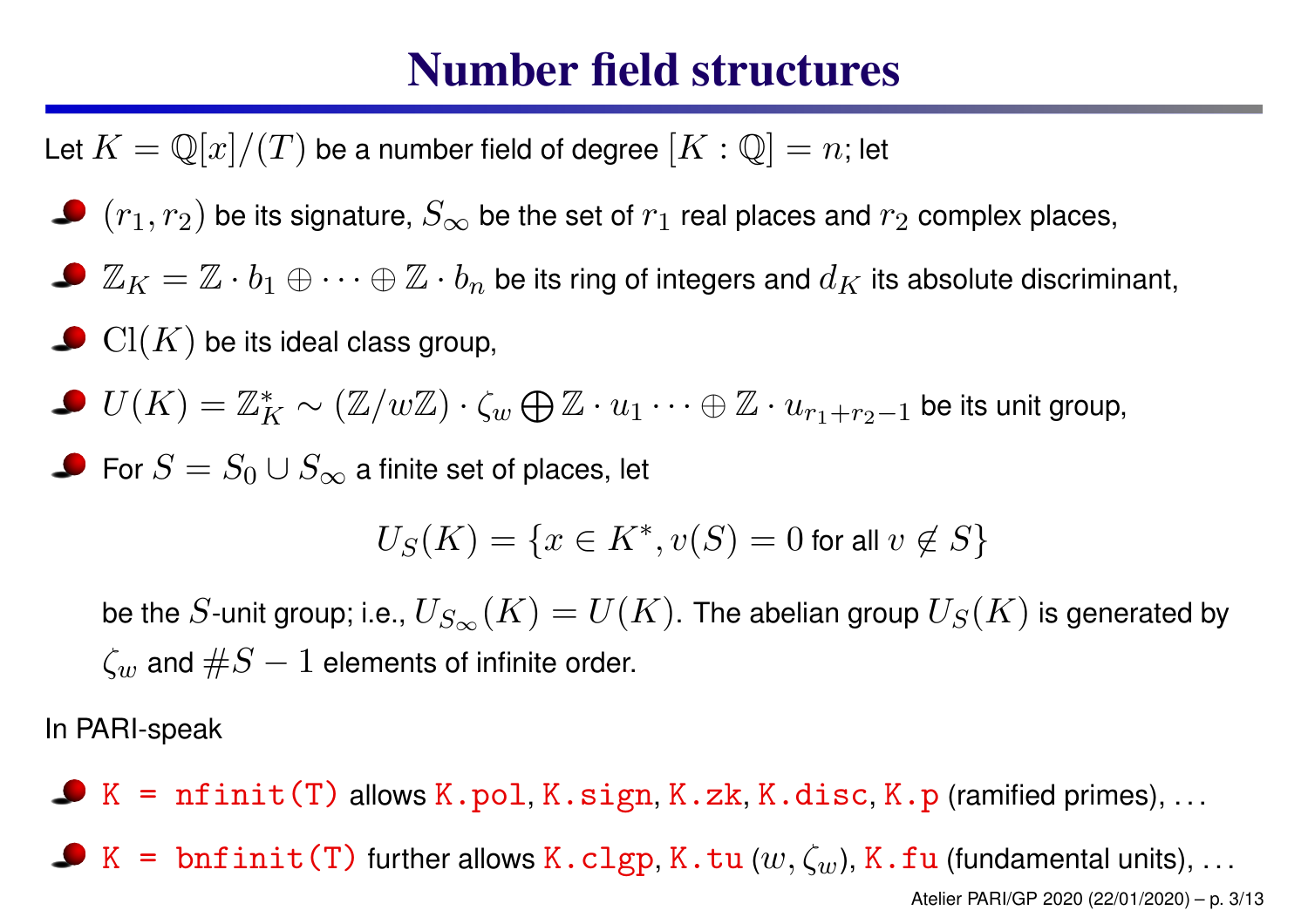#### Number field elements

Elements of  $K$  are given as

- elements of  ${\mathbb Q}$  (rational form): 2, 1/3,  $\dots$
- polynomials (algebraic form):  $\texttt{Mod}(1+x,T)$ , or simply  $1+x$  (implicitly modulo  $T$ ),  $\ldots$
- $\mathcal{L}_i$  vectors (basis form):  $[a_1, \ldots, a_n]$   $\sim$  for  $\sum_i a_i w_i, \ldots$

These formats are recognized as inputs by all functions handling algebraic numbers as number field elements. The preferred output format are *rational* and *basis* form, in this order.

- ?  $K = n$ finit(x^3 2);
- ?  $nfeltmul(K, x, x^2+1)$
- ? nfelttrace(K, x+1)
- ? nfeltadd(K, x/2, [1,2,3] )
- ? nfbasistoalg(K, %)
- ? nfalgtobasis(K, %)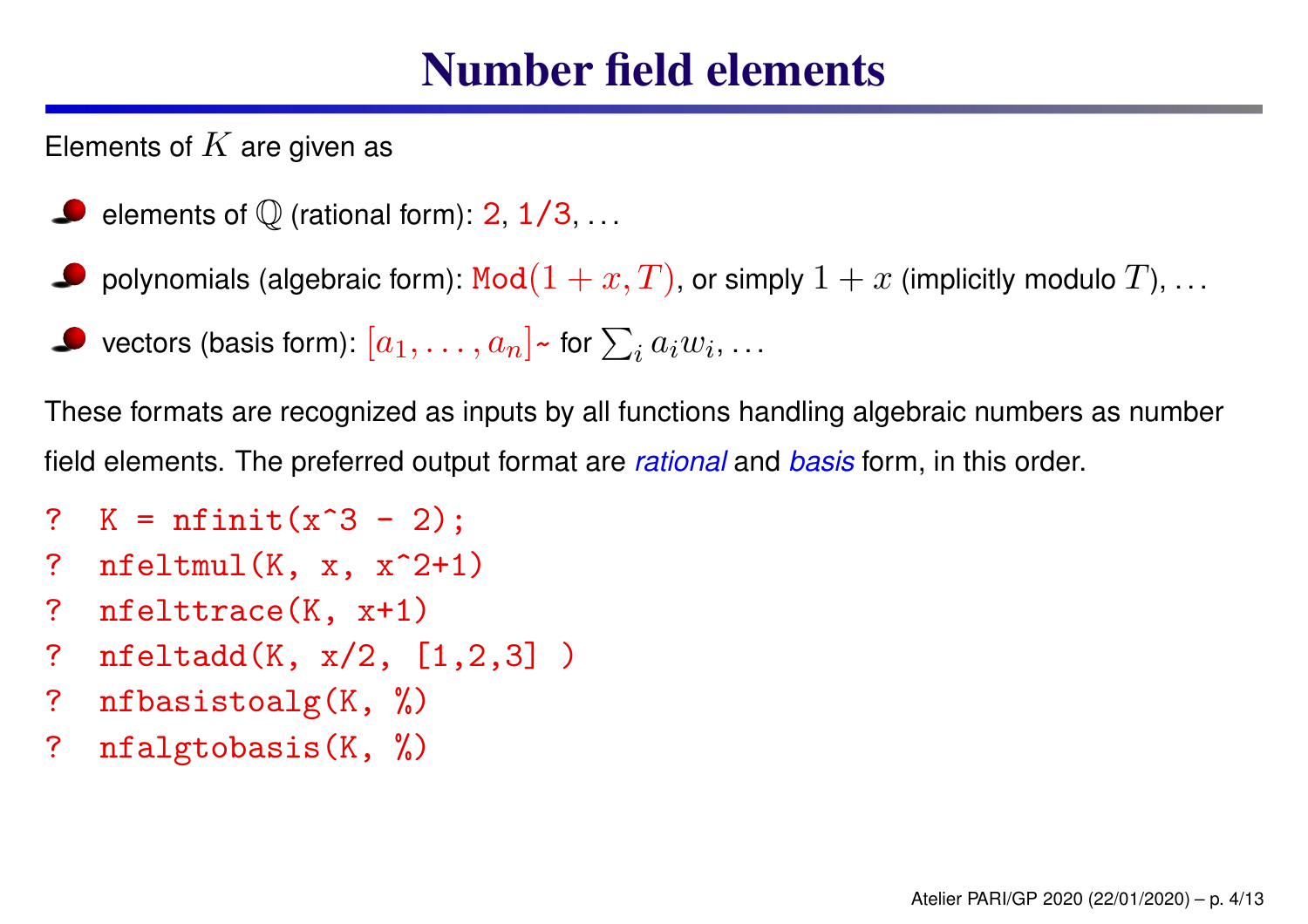## Other lossy representations

For the record, let us mention

- chinese remainders (idealchinese), including sign conditions at real embeddings;
- projection to residue fields at maximal ideals (nfmodpr);
- complex embeddings (nfeltembed, floating point);
- projections to more general finite rings  $(\mathbb{Z}_K/\mathfrak{f})^*, \mathfrak{f}=\mathfrak{f}_\mathfrak{d}\mathfrak{f}_\infty$  ( $\mathtt{ideallog}$ );
- reduction in  $K^*/(K^*)^n$  (<code>idealredmodpower</code>).
- factorization into maximal ideals (idealfactor), up to units;

These representations alleviate coefficient explosion: they reduce the size of objects and/or the cost of handling them. But they all lose information.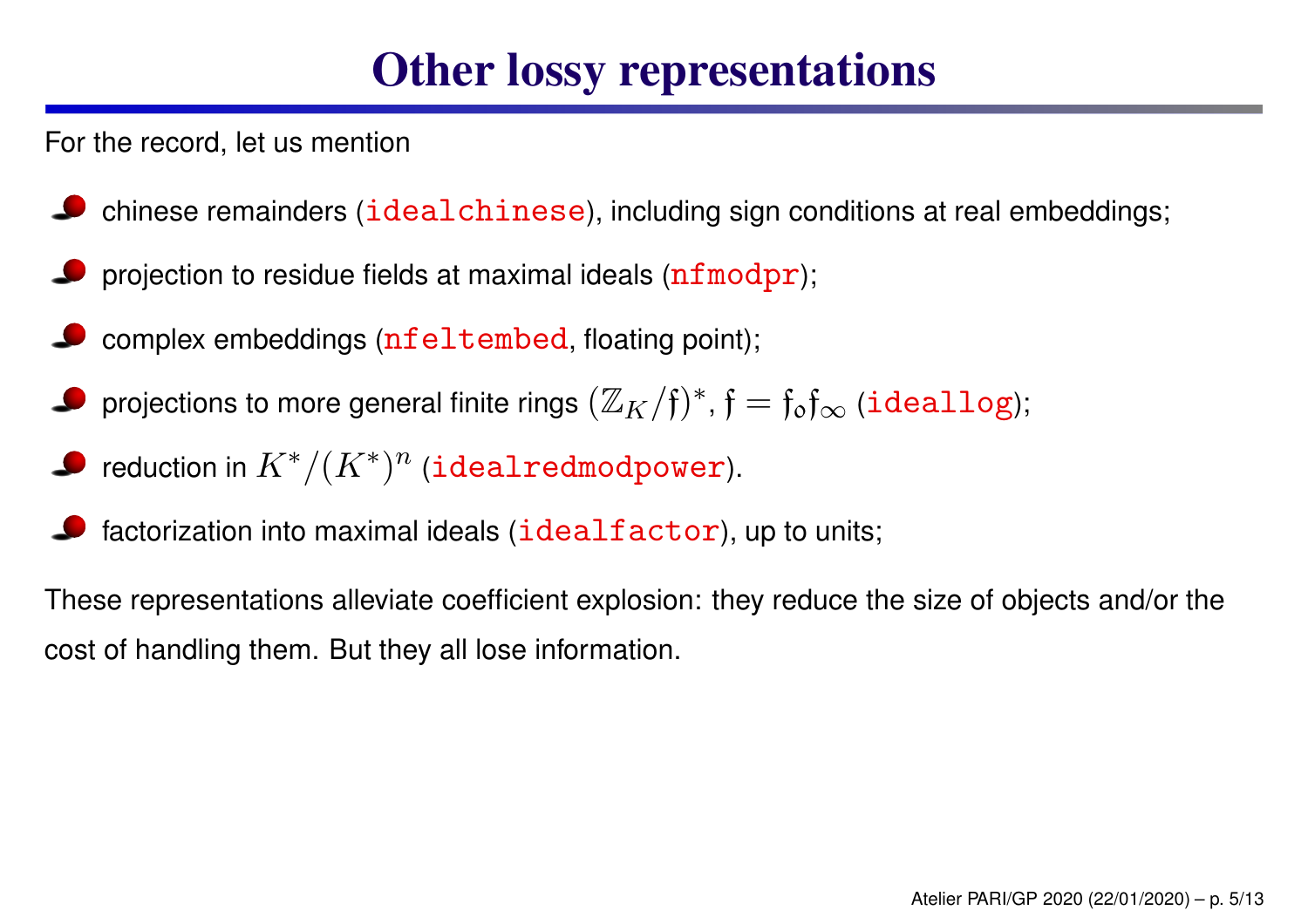# NEW: Compact / factored representation (1/2)

In multiplicative contexts, an element of the form  $\prod_i g_i^{e_i}$ , where  $g_i \in K^*$  and  $e_i \in \mathbb{Z}$ , can now be represented by <sup>a</sup> factorization matrix.

We do not have a UFD: the  $(g_i)$  need not be coprime! The goal is twofold:

- *avoid coefficient explosion*, measured by the size of the internal representation: compare  $2^{1000}\cdot 3^{-2000}$  with its expanded form.
- reduce costs of operations *in multiplicative contexts*: it is easy to multiply or divide formally such objects, reduce modulo squares or larger powers, compute valuations, etc. More generally apply group morphisms  $(K^*,\times) \to G.$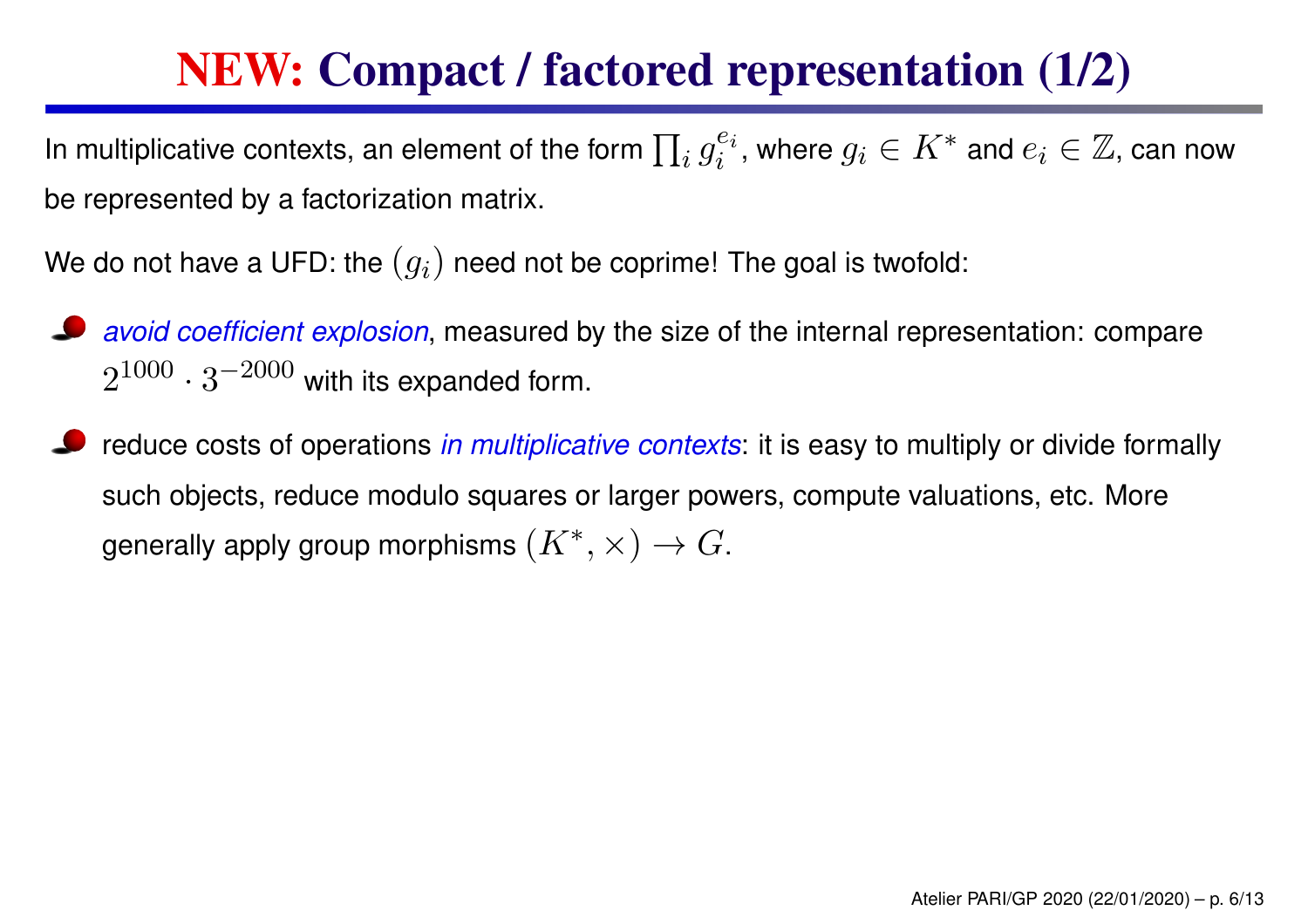# NEW: Compact / factored representation (2/2)

There are drawbacks:

- non-multiplicative operations remain expensive, for instance to perform addition we must expand the products first;
- some of them lose useful properties, for instant equality testing: <sup>a</sup> fast probabilistic algorithm proves that  $\prod g_i^{e_i}$  $e^{e_i}_i \neq 1$ , but it is hard to prove equality (the  $g_i$  are not coprime); failing to disprove equality, we may *assume* equality but we lose guarantees for later steps.
- non-generic simplifications are not taken into account: when expanded outputs *are* small, factored representations are likely to be *larger*;
- backward compatibility !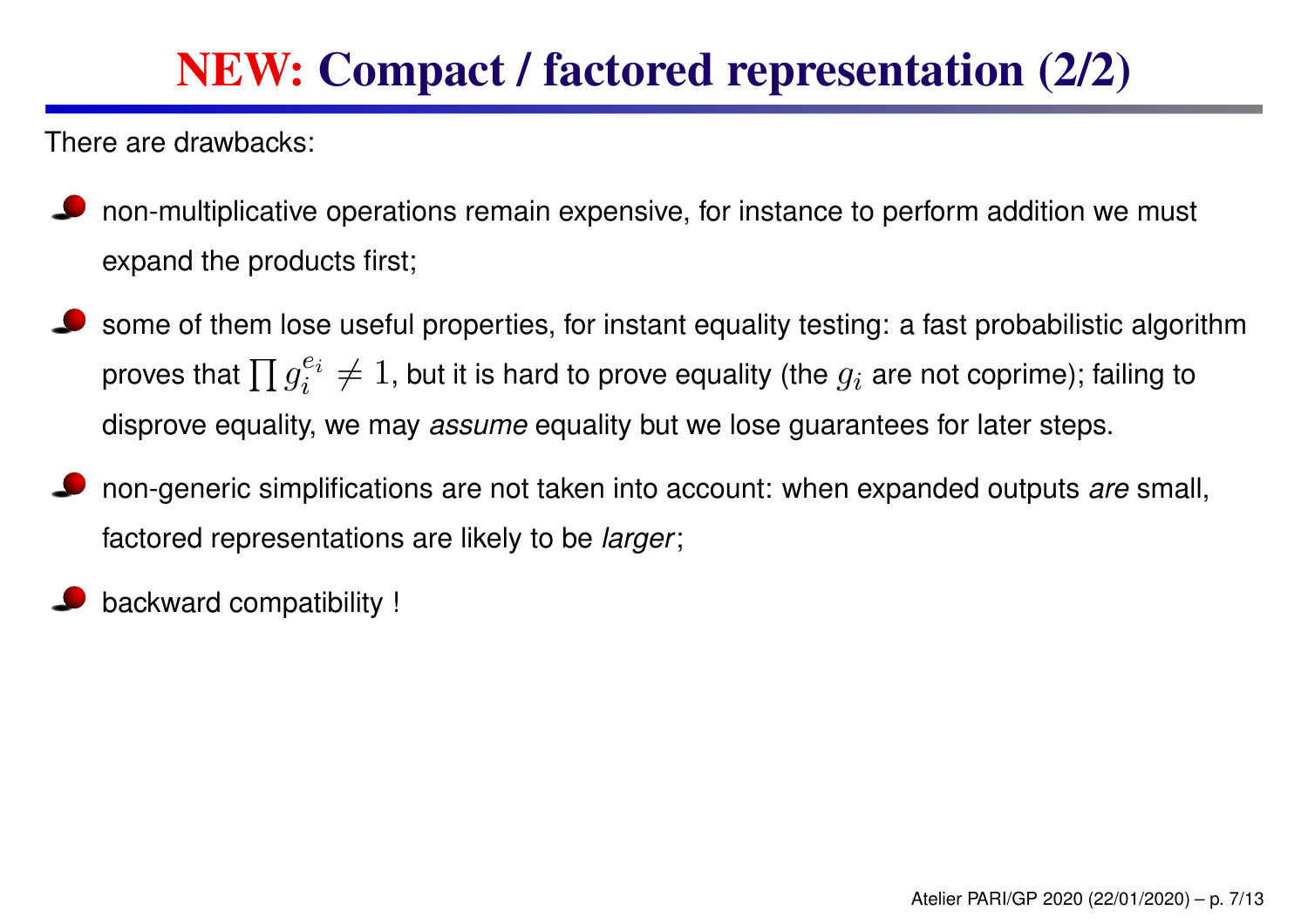# What does it change ? How to use it ? (1/2)

High level functions transparently use the mechanism behind the scenes (bnrclassfield, bnrstark, bnflog, thue. . . ), whenever units or class group computations arise.

- By default, when handling a  $\texttt{bnf = bnfinit}(T)$  provided by the user, this strategy is less efficient that it could be. It can fail because  $\text{bnf}$  contains floating point data that may not always allow exact algebraic reconstructions. It may also contain huge units in expanded form that contaminate later constructions.
- $\texttt{bnf = bnfinite}(T,1)$  makes the strategy foolproof for that  $\texttt{bnf}$ , by computing all data in exact algebraic form, using factored representations. Drawback: uses much more memory, and is slower in the worst case although this is not noticeable on average in our tests.

We advise to use  $\text{bnfinite}(1)$  for all computations and only disable it when it causes bnfinit to run into problems.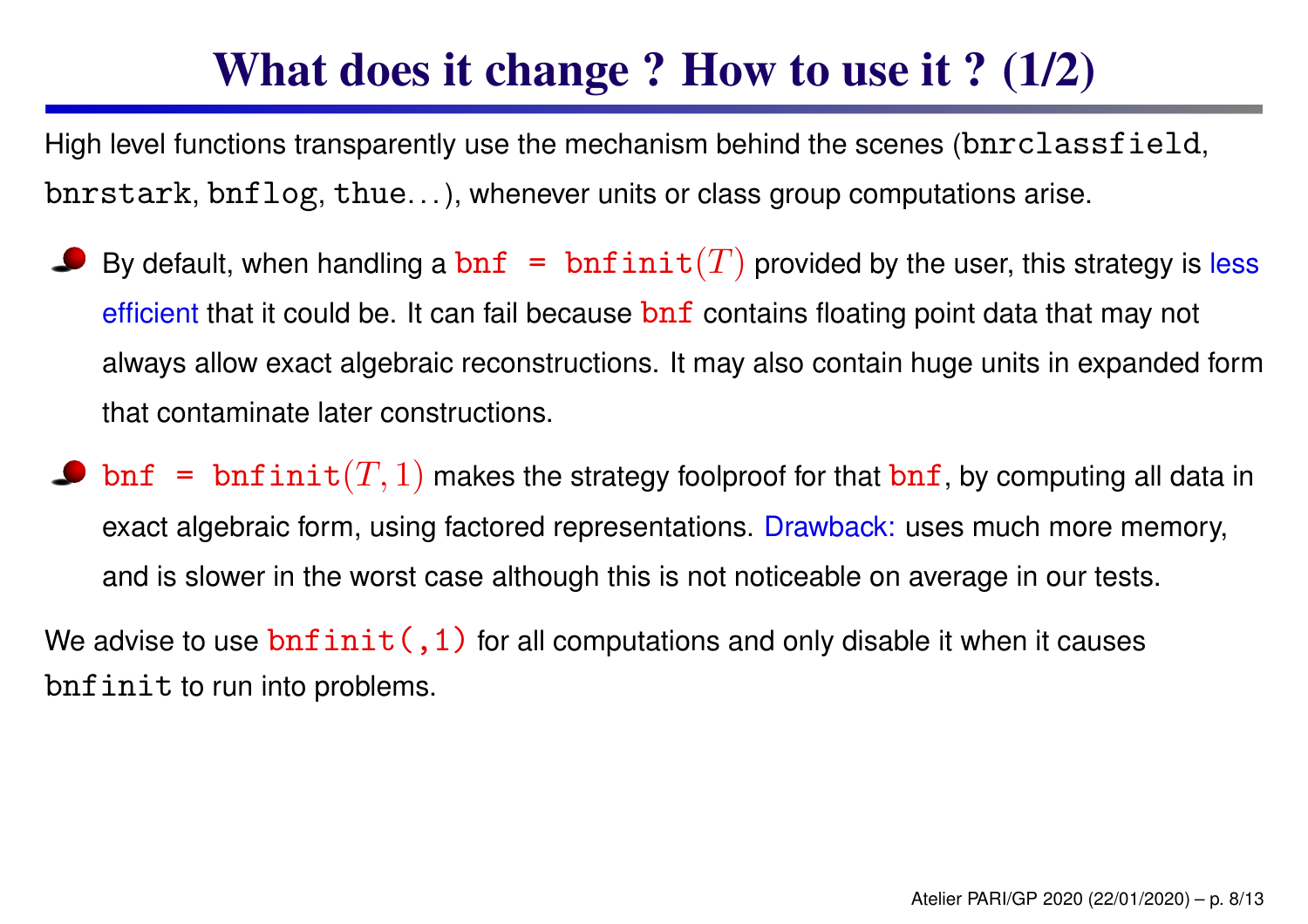### What does it change ? How to use it ? (2/2)

Caveats / compatibility:

- $\bullet$  bnf.fu is specified to return units in expanded form. So use the new bnfunits instead, which returns units in factored form (and extra information for bnfisunit).
- $\bullet$  bnfisprincipal is specified to return principal ideals in expanded form. So use the new bnfisprincipal(,4) flag.

Example: some random real quadratic field. Try these snippets with bnfinit instead of  $bnfinite(1).$ 

```
D = 1000001273;K = \text{bnfinite}(x^2 - D, 1);bnfunits(K)
K.fu
```

```
P = idealprimedec(K, 2)[1];bnfisprincipal(K, P)
\text{bnf}isprincipal(K, P, 4) \\ factored representation
\text{bnf is principal}(K, P, 3) \\ expanded; no longer do this !
```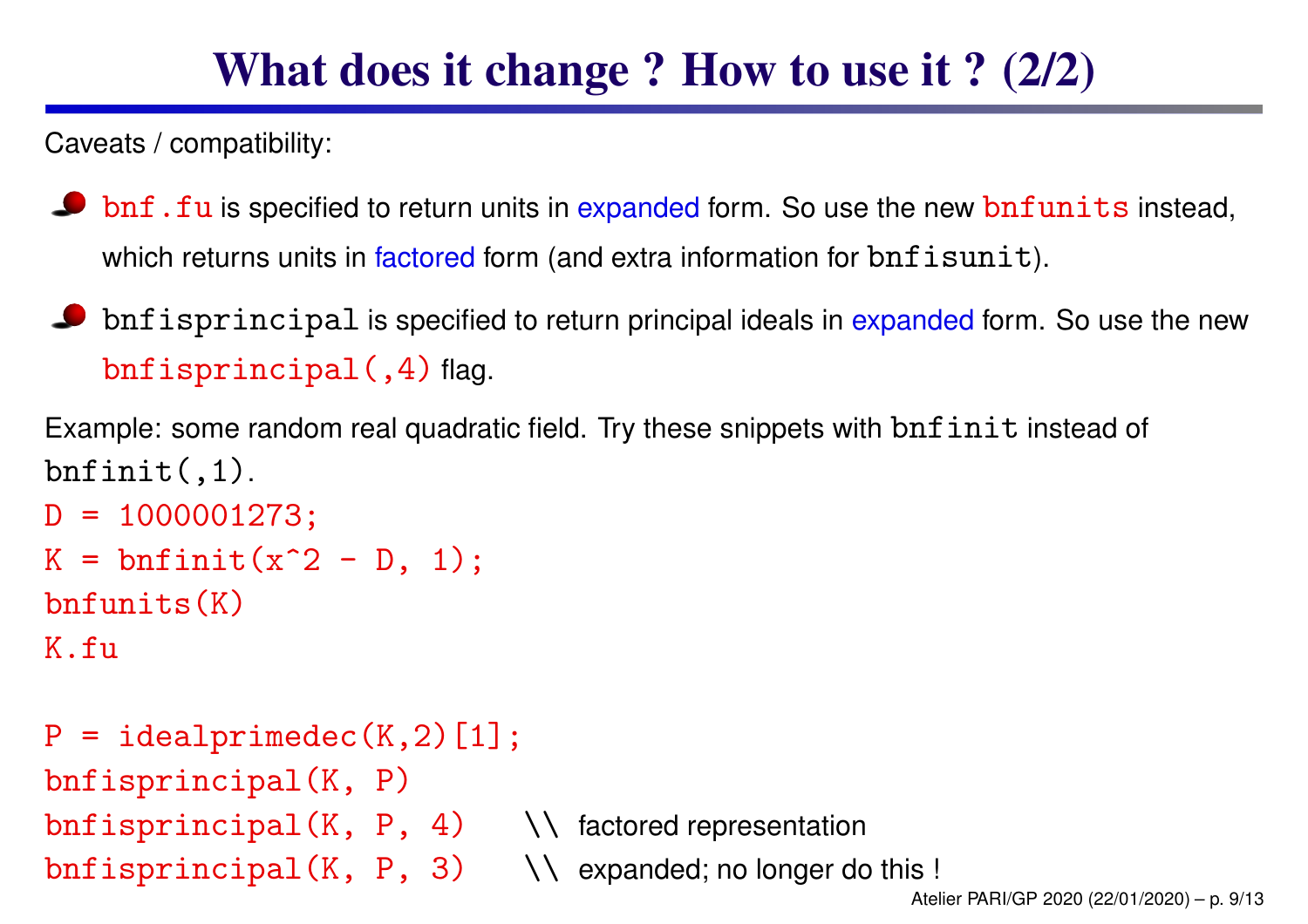### Addendum: *S*-units

bnfunits also allows to work with general  $S$ -units (together with  $\text{bnfixunit}$ ). The functions bnfsunit and bnfissunit are now deprecated.

```
S = idealprimedec(K, 2);U = bnfunits(K, S)
bnf isunit(K, 2) \\ not a unit
bnf isunit(K, 2, U) \\ ...but an S-unit
```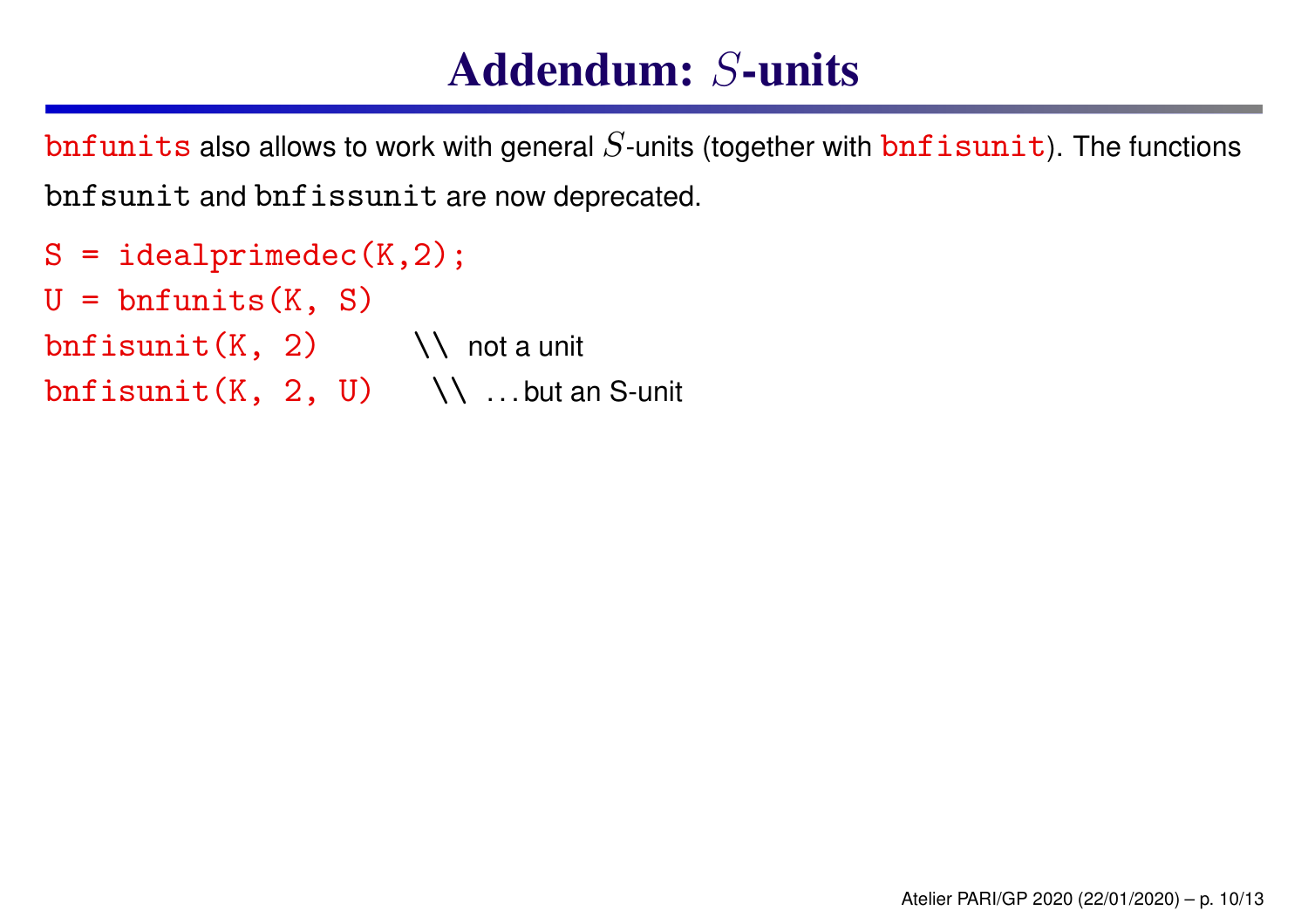# Using compact / factored representation

```
Functions in multiplicative context work "out of the box" with factored representations. ? K =nfinit(x^3 - 2);? u = [x, 2; [1,2,3]
~,-1];
? v = [x+1, 1; [-1,2,3]
~,2];
? nffactorback(K, u)
%4 = [32/89, 2/89, -11/89]
~
? nfeltmul(K, u, v)
\frac{9}{5} =
 \begin{bmatrix} x & 2 \end{bmatrix}[1, 2, 3] -1]
    x + 1 1]
  [-1, 2, 3] \sim 2]
```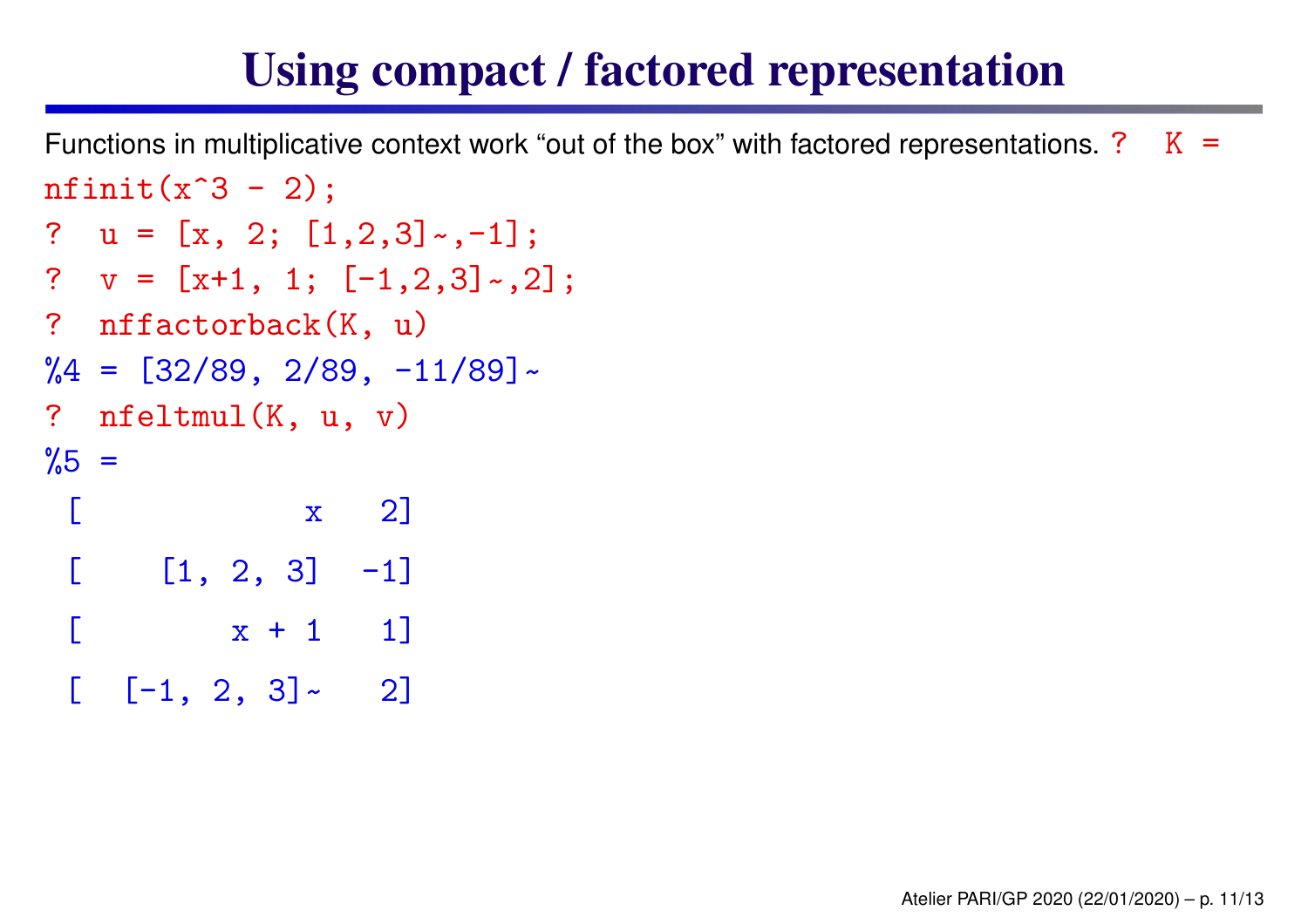### Using compact / factored representation

```
? nfeltpow(K, u, 2)
%6 =\begin{bmatrix} x & 4 \end{bmatrix}[ [1, 2, 3]
~ -2]
? nfeltdiv(K, u, 2)
\frac{9}{6}7 =[ x 2]
 [ [1, 2, 3]
~ -1]
          [ 2 -1]? nfeltnorm(K, u)
\%8 = 4/89
```